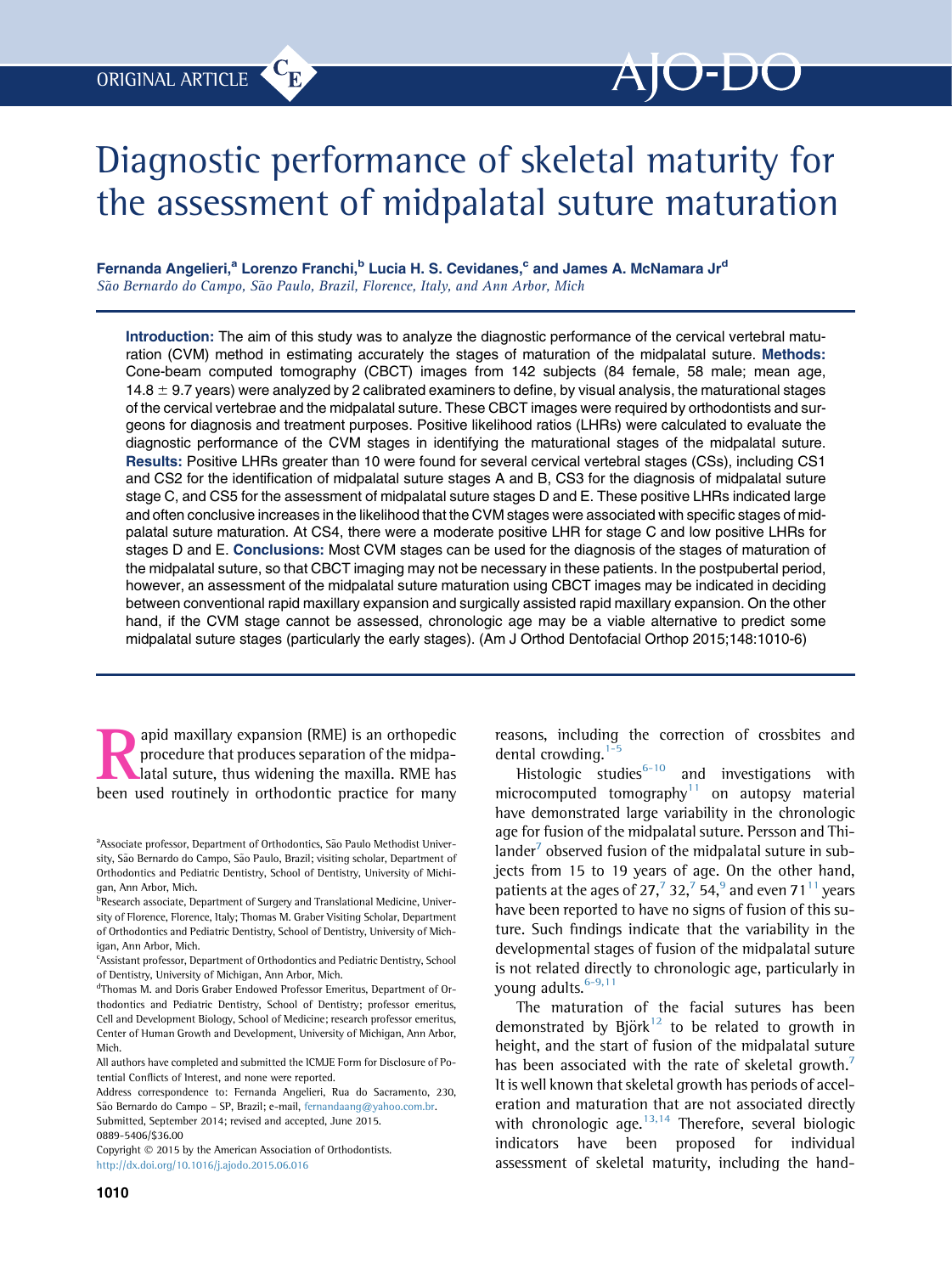wrist method $15$  and the cervical vertebral maturation (CVM) method. $16$ 

The CVM method is performed on lateral cephalograms that are used routinely for orthodontic diagnosis and treatment planning, avoiding the need for an additional radiograph.<sup>[16](#page-6-0)</sup> This method has demonstrated reliability and reproducibility for evaluating the pubertal peak and further maturation in skeletal growth. $17-21$ 

Cone-beam computed tomography (CBCT) provides 3-dimensional images of the oral and maxillofacial structures with no image overlap, allowing a reliable diagnosis of the maturation of the midpalatal suture before RME.<sup>[22](#page-6-0)</sup> Angelieri et al<sup>22</sup> proposed 5 maturational stages of the midpalatal suture: stage A, straight highdensity sutural line, with no or little interdigitation; stage B, scalloped appearance of the high-density sutural line; stage C, 2 parallel, scalloped, high-density lines that are close to each other and are separated in some areas by small low-density spaces; stage D, fusion completed in the palatine bone with no evidence of a suture; and stage E, complete anterior fusion in the maxilla.

However, CBCT is characterized by additional radiation and increased costs for patients compared with the lateral cephalograms and panoramic radiographs obtained routinely in orthodontic practices. Therefore, the aim of our study was to analyze the diagnostic performance of the CVM method in identifying correctly the stages of maturation of the midpalatal suture in growing and adult patients.

# MATERIAL AND METHODS

Baseline diagnostic CBCT images acquired for clinical purposes in 142 subjects (84 female, 58 male) with a mean age of 14.8  $\pm$  9.7 years (range, 5.3-58.4 years) were examined. The CBCT images were required by clinicians for diagnosis and treatment of these patients. These CBCT images were obtained from the archives of private practices of orthodontists and surgeons as well as from researches conducted at Methodist University of São Paulo, São Bernardo do Campo, Brazil, and the University of Michigan, Ann Arbor. This study was approved by the institutional review board of the University of Michigan.

The images of the midpalatal suture were analyzed using Invivo5 software (Anatomage, San Jose, Calif). The adjustment of the patient's head in the 3 planes of space and the selection of the slice for evaluation the midpalatal suture maturation were performed according to the protocol described previously by Angelieri et al. $^{22}$  $^{22}$  $^{22}$  The central cross-sectional axial slice in the superior-inferior dimension (from the nasal to the oral surfaces) of the palate was used for the staging of the midpalatal suture.

All axial central cross-sectional slices used for assessment of the midpalatal suture were arranged by the principal investigator (F.A.) in a PowerPoint (Microsoft, Redmond, Wash) presentation with a black background and codes that were displayed sequentially on a highdefinition computer monitor. For subjects with a thick palate, 2 axial cross-sectional slices were used. $^{22}$  $^{22}$  $^{22}$  No adjustments in contrast or brightness of these images were made. In a darkened room, each image of the midpalatal suture was classified blindly by an expert examiner (F.A.) according to the visual analysis method described previ-ously by Angelieri et al.<sup>[22](#page-6-0)</sup>

Using the Invivo5 software, lateral cephalograms were derived from the same CBCT images. The cephalograms then were cropped so that only the images of the cervical vertebrae were visible; images of the dentition and adjacent skeletal structures were not visible. The cropped images were arranged in a similar PowerPoint presentation with a black background and identification codes. The vertebral images were analyzed according to the CVM method by 1 expert examiner  $(3.A.M.)$ .<sup>16</sup>

Thirty images of the cervical vertebrae and 30 images of the midpalatal sutures from the same subjects were selected randomly from the total sample and reclassified by the same examiners a month later. A weighted kappa coefficient was calculated for evaluation of the intraexaminer agreement for the CVM method and classification of the midpalatal suture maturation.

# Statistical analysis

The correlations between the midpalatal sutures and the CVM stages were evaluated by the Spearman correlation test.

The relationship between skeletal maturity assessed with the CVM method and the maturational stages of the midpalatal suture was evaluated with a measure of diagnostic performance—the positive likelihood ratio  $(LHR).^{23}$  $(LHR).^{23}$  $(LHR).^{23}$  The positive predictive value of a test is the probability that the patient has the condition (in this case, a specific maturational stage of the midpalatal suture) when restricted to patients who test positive (specific stage of CVM). The LHR incorporates both the sensitivity and the specificity of the test and provides a direct estimate of how much a test result will change the odds of having a condition or "disease."

The LHR for a positive result indicates how much the probability of the condition to be diagnosed (specific maturational stage of the midpalatal suture) increases when a test is positive (specific CVM stage). $^{23}$  $^{23}$  $^{23}$  A result of 1 indicates no diagnostic performance (ie, no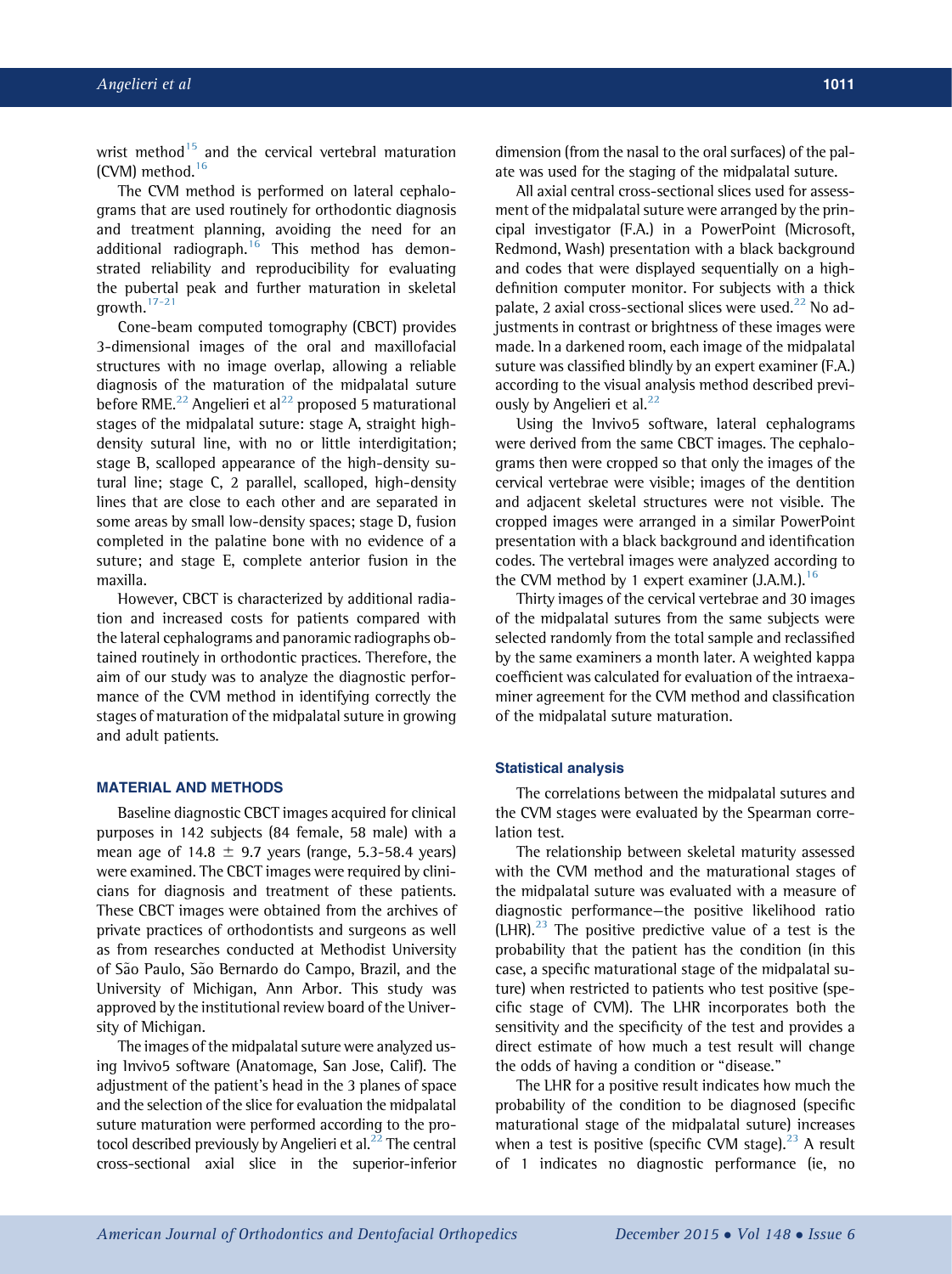### <span id="page-2-0"></span>**Table I.** Relative distributions of the midpalatal suture stages according to the skeletal maturation stages ( $N = 142$ )

|                                                       | Midpalatal suture stages |              |             |              |              |          |
|-------------------------------------------------------|--------------------------|--------------|-------------|--------------|--------------|----------|
| Skeletal maturation stages                            | Stage A                  | Stage B      | Stage C     | Stage D      | Stage E      | $0.908*$ |
| CS1 (n = 41; 22 F, 19 M; mean age, 8.5 $\pm$ 2.7 y)   | $15(36.6\%)$             | $26(63.4\%)$ |             |              | -            |          |
| CS2 (n = 16; 7 F, 9 M; mean age, 10.4 $\pm$ 2.1 y)    | $(6.2\%)$                | $15(93.8\%)$ |             | -            | -            |          |
| CS3 (n = 23; 10 F, 13 M; mean age, 12.4 $\pm$ 1.3 y)  |                          | $4(17.4\%)$  | 19 (82.6%)  |              |              |          |
| CS4 (n = 25; 18 F, 7 M; mean age, 14.2 $\pm$ 1.7 y)   |                          |              | 18 (72.0%)  | $3(12.0\%)$  | $4(16.0\%)$  |          |
| CS5 (n = 37; 27 F, 10 M; mean age, 25.6 $\pm$ 13.4 y) |                          |              | $5(13.5\%)$ | $13(35.1\%)$ | $19(51.4\%)$ |          |
|                                                       |                          |              |             |              |              |          |

Correlations between midpalatal suture and skeletal maturation stages (CVM stages) are quantified through the Spearman rho correlation coefficient.

– Null value;  $*P < 0.01$ .

F, Female; M, male.

relationship), whereas a result smaller than 1 must be interpreted as a decrease in the likelihood of disease (negative relationship). $^{24}$  $^{24}$  $^{24}$  An LHR greater than 1 indicates that the test result is associated with the disease.

An LHR between 1 and 2 can be interpreted as a minimal increase (15%) in the likelihood of disease. $^{25}$  $^{25}$  $^{25}$  An LHR between 2 and 5 indicates a small increase (15%- 30%) in the likelihood of disease. An LHR between 5 and 10 can be interpreted as a moderate increase  $(30\% - 45\%)$  in the likelihood of disease.<sup>[25](#page-6-0)</sup> LHRs above 10 indicate large and often conclusive increases in the likelihood of the disease (ie, strong association). A positive LHR of 10 or more for any CVM stage was considered a reliable indicator for the diagnosis of any of the maturational stages of the midpalatal suture.

The statistical analyses were performed with a statistical software package (version 12; SPSS, Chicago, Ill) and an interactive statistical calculator [\(http://](http://statpages.org/ctab2x2.html) [statpages.org/ctab2x2.html](http://statpages.org/ctab2x2.html)). Statistical significance for all statistical tests was set at  $P < 0.05$ .

# **RESULTS**

The weighted kappa coefficients for the evaluation of the intraexaminer agreement for the CVM method and the classification of the midpalatal suture maturation were 0.978 and 0.935, respectively. This result indicates very good intraexaminer reproducibility.

The prevalence rates of the different CVM stages according to the maturational stages of the midpalatal suture are reported in Table I, as are the demographics of the subjects at the different CVM stages. There were statistically significant positive correlations between the CVM stages and the maturational stages of the midpalatal suture (Spearman  $r = 0.908$  at  $P < 0.01$ ).

The positive LHRs of the cervical vertebral stages (CSs) for the identification of the maturational stages of the midpalatal suture are given in Table II. The

# Table II. Positive LHRs for the CVM stages for the diagnosis of midpalatal suture stages ( $N = 142$ )

| <b>Skeletal</b><br>maturation<br>stages | Midpalatal suture stages |         |         |         |         |  |  |
|-----------------------------------------|--------------------------|---------|---------|---------|---------|--|--|
|                                         | Stage A                  | Stage B | Stage C | Stage D | Stage E |  |  |
| CS <sub>1</sub>                         | 4.543                    | 3.736   |         |         |         |  |  |
| CS <sub>2</sub>                         | 0.525                    | 32.333  |         |         |         |  |  |
| CS <sub>3</sub>                         |                          | 0.454   | 11.310  |         |         |  |  |
| $\mathsf{CS}4$                          |                          |         | 6.122   | 1.074   | 0.986   |  |  |
| CS5                                     | _                        |         | 0.372   | 4.266   | 5.461   |  |  |
|                                         |                          |         |         |         |         |  |  |

– Null value.

LHR, Likelihood ratio.

presence of CS2, CS3, CS4, and CS5 produces a minimal to small decrease in the likelihood of stages A, B, E, and C, respectively. The values of positive LHRs of CS1 for the diagnosis of stages A and B in the midpalatal suture and of CS5 for the identification of stage D were between 2 and 5, indicating a small increase in the likelihood (15%-30%) of detecting the maturational stages of the midpalatal suture. $25$  Both CS4 and CS5 showed a moderate increase (30%-35%) in the likelihood of detecting the maturational stages C and E, respectively. $25$  Only CS2 and CS3 showed positive LHRs greater than 10 for the diagnosis of stages B and C, respectively (Table II).

In a previous study, the midpalatal maturational stages A and B were indicated as the stages in which a conventional RME approach would have encountered less resistant forces and probably more skeletal effects than at stage C. With either stage D or E, surgically assisted RME should be considered because fusion of the midpalatal suture already has occurred partially or totally.

To give more clinical relevance to the results of this investigation, data from the CVM stages and the midpa-latal suture stages were combined [\(Table III](#page-3-0)). Five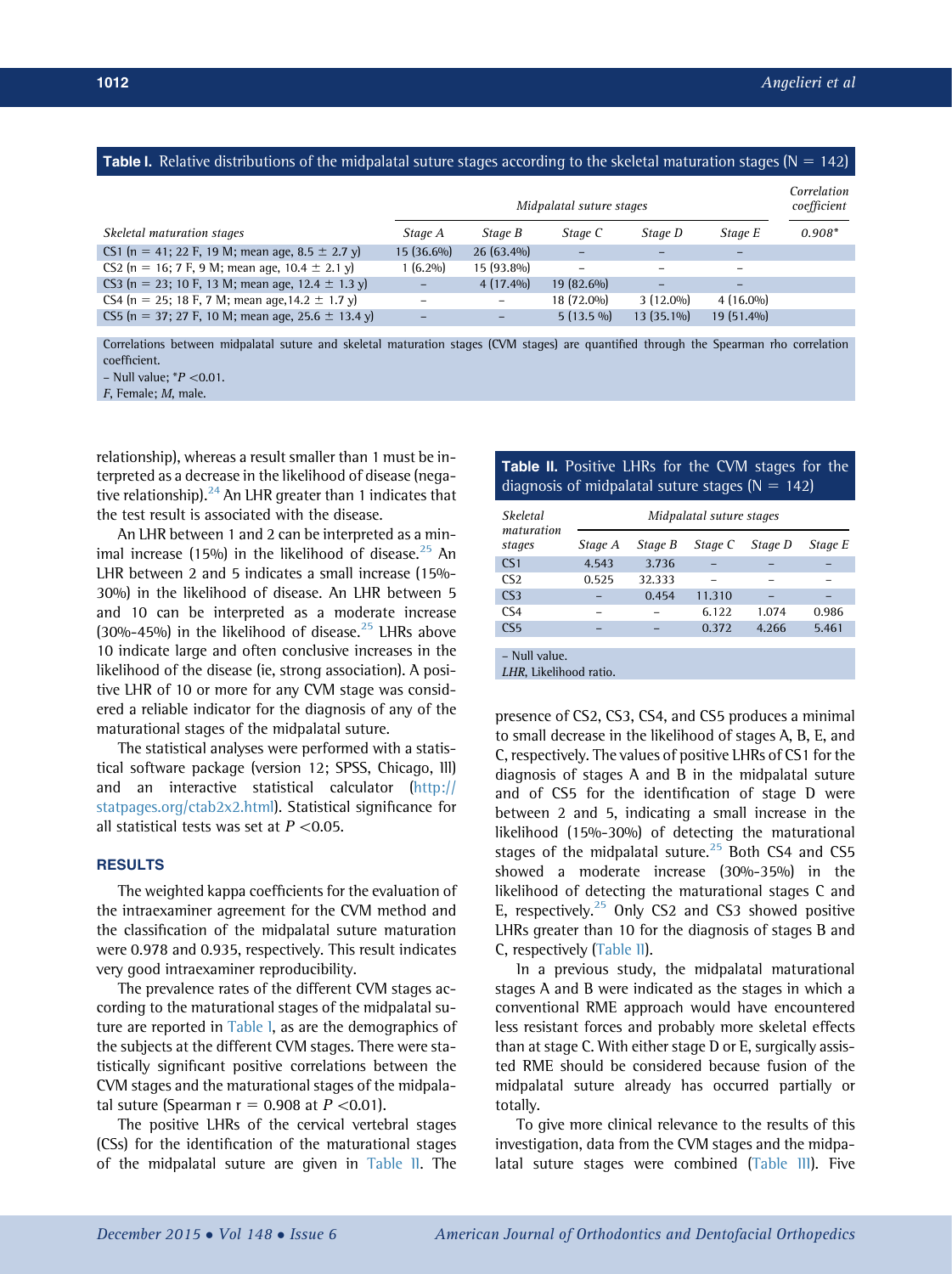<span id="page-3-0"></span>Table III. Diagnostic performance parameters of prepubertal stages CS1 and CS2 for the identification of midpalatal suture stages A and B, of pubertal stage CS3 for the identification of midpalatal suture stage C, and of postpubertal stage CS5 for the identification of midpalatal suture stages D and E

|                               | Skeletal maturation stages                                          |                                                      |                                                                         |  |  |
|-------------------------------|---------------------------------------------------------------------|------------------------------------------------------|-------------------------------------------------------------------------|--|--|
| Diagnostic tests              | CS1 and CS2<br>Variable diagnosed: stages A and B<br>Value (95% CI) | CS3<br>Variable diagnosed: stage C<br>Value (95% CI) | CS <sub>5</sub><br>Variable diagnosed: stages D and E<br>Value (95% CI) |  |  |
| Sensitivity (%)               | 93.4 (87.9-93.4)                                                    | 45.2 (34.4-51.5)                                     | $82.1(70.5-89.2)$                                                       |  |  |
| Specificity (%)               | $100.0$ (95.8-100.0)                                                | 96.0 (91.4-98.6)                                     | 95.1 (90.8-97.9)                                                        |  |  |
| Positive predictive value (%) | 100.0 (94.1-100.0)                                                  | 82.6 (62.9-93.0)                                     | 86.5 (74.3-94.0)                                                        |  |  |
| Positive LHR                  | $in$ finity $(21.1 - in$ finity $)$                                 | $11.3(4.0-37.8)$                                     | $16.9(7.6-41.7)$                                                        |  |  |
| LHR. Likelihood ratio.        |                                                                     |                                                      |                                                                         |  |  |

diagnostic performance parameters were calculated for prepubertal stages CS1 and CS2 for the identification of midpalatal suture stages A and B, pubertal stage CS3 for the diagnosis of midpalatal suture stage C, and postpubertal stage CS5 for the assessment of midpalatal suture stages D and E. In all cases, the positive LHRs were greater than 10, thus indicating a large and often conclusive increase in the likelihood that the CVM stage of diagnosis corresponds to a specific stage in midpalatal suture maturation.

According to the 4 parameters of sensitivity, specificity, positive predictive value, and positive LHR, the prepubertal stages CS1 and CS2 showed the highest diagnostic performance for identification of stages A and B in midpalatal suture maturation, with specificity and positive predictive values of 100%. However, the 95% confidence intervals for the positive LHRs of these CVM stages for the identification of maturational stages in midpalatal suture were variable, with the widest range seen for CVM stages 1 and 2 (21.1-infinity).

# **DISCUSSION**

RME often is unpredictable for adolescents and young adults because there is substantial variability in the rate and extent of fusion of the midpalatal suture ac-cording to chronologic age.<sup>[6-9,11](#page-6-0)</sup> The identification of the midpalatal sutural stage with CBCT images is a reliable method for the prediction of RME without the often confusing overlay of the vomer and other external structures of the nose that occur when a 2 dimensional occlusal radiograph is used for diagnosis.<sup>[8,22](#page-6-0)</sup> On the other hand, CBCT imaging requires higher costs and increased radiation exposure for patients.

The start of fusion of the midpalatal suture has been associated with the rate of skeletal growth as well as the transverse growth pattern of the maxilla.<sup>7</sup> Both have been related to velocity curves of body height with similar times of growth spurt and growth completion.<sup>12,26</sup> Skeletal maturation has been evaluated in orthodontics by hand-wrist<sup>13</sup> and CVM methods<sup>[15,16](#page-6-0)</sup> for assessing the adolescent growth peak. The CVM method has been shown to be a biologic indicator for somatic skeletal maturity in growing subjects,  $17-20$  with good reproducibility when specific training is provided along with precise guidelines for assessing each stage visually. $<sup>2</sup>$ </sup>

We investigated the diagnostic performance of the CVM stages for the identification of the stages of maturation of the midpalatal suture. Despite the overall large sample size ( $N = 142$ ), subjects at CS6 could not be included because the sample was derived primarily from CBCT images of juveniles, adolescents, and young adults, the age groups most commonly seeking orthodontic treatment.

These results showed a high correlation coefficient between the CVM stages and the stages of maturation of the midpalatal suture, demonstrating that the maturation of the midpalatal suture is related to skeletal growth. However, the usefulness of a specific CVM stage for the assessment of the stages of maturation of the midpalatal suture is variable when analyzing the stages individually with measures of diagnostic accuracy such as positive LHRs.

As described earlier, positive LHR values smaller than 1 are interpreted as a decrease in the likelihood of the investigated condition (maturational stage of the midpalatal suture). Positive LHRs greater than 1 indicate that the test result (CVM stage) increases the likelihood of the given condition (maturational stage of the midpalatal suture). However, only with a positive LHR of 10 or more is the test considered to be a reliable diagnostic aid. $^{24}$  $^{24}$  $^{24}$ 

When analyzing the values of positive LHRs of each CVM stage for the assessment of each stage of maturation of the midpalatal suture, the results indicated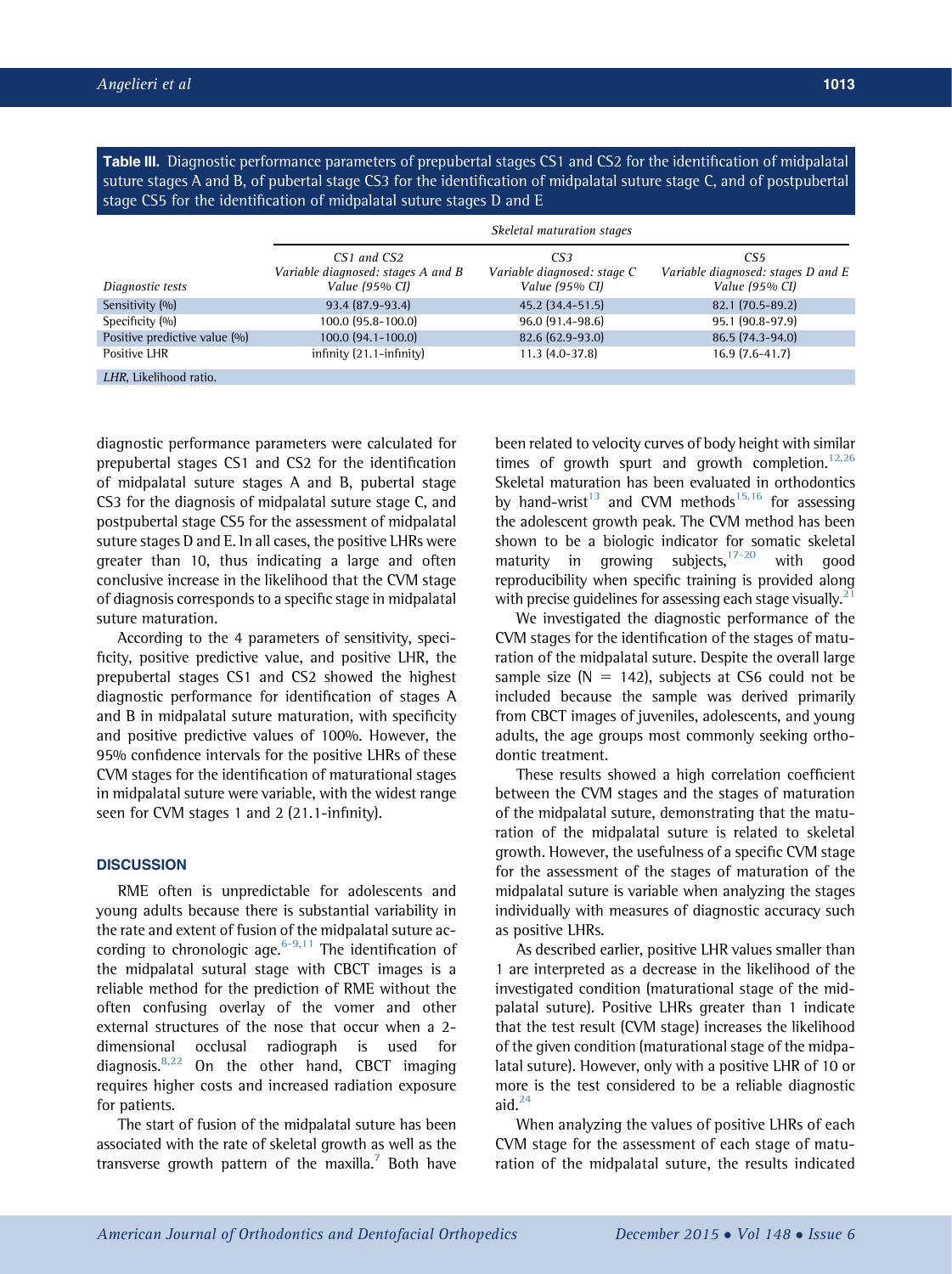that only CS2 and CS3 can be used for reliable identification of stages B and C, respectively ([Table II](#page-2-0)). From a clinical perspective, these results are positive because a patient in whom RME is undertaken at CS2 should show a good response to RME, probably with more skeletal response than if the patient began this orthopedic treatment at CS3. On the other hand, patients at CS3 have large and often conclusive increases in stage C of midpalatal suture maturation, indicating that RME is possible, but probably with fewer skeletal effects, because of many initial ossification areas along the midpalatal suture, described by Melsen<sup>[27](#page-6-0)</sup> as "bony islands." The timing of RME may be critical at stage C because the start of fusion of the palatine portion of the suture could be imminent. In these instances, the use of CBCT imaging may not be necessary before treatment.

For patients at CS4 and CS5 (as observed in a lateral cephalogram), however, an assessment of the midpalatal suture on CBCT is indicated before making the clinical decision between conventional RME (still possible at stage C) or surgically assisted RME (stages D and E). This more thorough evaluation of midpalatal suture morphology will provide additional information as to whether palatal expansion is possible orthopedically (stage C) or whether partial fusion (stage D) or complete fusion (stage E) of the midpalatal suture already has occurred. In the latter 2 stages of midpalatal suture maturation, surgically assisted expansion may be a better approach to optimize widening of the maxilla without substantial tooth movement, serious pain, mucosal ulceration or necrosis, and accentuated buccal tipping and gingival recession in the posterior teeth, which are expected when RME is unsuccessful. $28,29$ 

Based on the data in [Table III,](#page-3-0) the prepubertal phases of skeletal maturity (CS1 and CS2) can be used as reliable indicators for stages A and B in midpalatal suture maturation. In a previous investigation, it was suggested that most favorable skeletal effects produced by RME can be obtained at stages A and  $B^{22}$ ; the midpalatal suture appears as a straight high-density line without interdigitation and bone bridges with less resistance to RME. Our results, therefore, corroborate the findings of Baccetti et al, $30$  who verified more favorable skeletal changes when RME begins before the pubertal peak in skeletal growth. Patients approaching the pubertal growth spurt (CS3) presumably have more resistance to RME (with respect to those at earlier CVM stages) because the positive LHR greater than 10 indicates the reliable presence of stage C that is characterized by many bony bridges along the midpalatal suture ([Table III](#page-3-0)). Once again, this result agrees with that of Baccetti et al, who found

# Table IV. Chronologic age for subjects at the different midpalatal suture stages

|                          | Chronologic age (y) |      |         |         |  |  |
|--------------------------|---------------------|------|---------|---------|--|--|
| Midpalatal suture stages | Mean                | SD   | Minimum | Marimum |  |  |
| <b>Females</b>           |                     |      |         |         |  |  |
| Stage A $(n = 6)$        | 6.2                 | 0.5  | 5.5     | 6.7     |  |  |
| Stage B $(n = 24)$       | 9.0                 | 2.1  | 5.6     | 13.6    |  |  |
| Stage C $(n = 25)$       | 14.8                | 9.2  | 9.8     | 58.4    |  |  |
| Stage D $(n = 11)$       | 21.7                | 10.0 | 13.6    | 47.4    |  |  |
| Stage E $(n = 17)$       | 20.1                | 11.2 | 12.8    | 55.2    |  |  |
| <b>Males</b>             |                     |      |         |         |  |  |
| Stage A $(n = 10)$       | 6.5                 | 1.6  | 5.3     | 10.3    |  |  |
| Stage B $(n = 21)$       | 11.6                | 1.7  | 7.9     | 14.9    |  |  |
| Stage C $(n = 17)$       | 14.4                | 3.5  | 10.6    | 26.3    |  |  |
| Stage D $(n = 5)$        | 24.9                | 9.6  | 14.6    | 37.7    |  |  |
| Stage E $(n = 5)$        | 32.7                | 11.1 | 18.5    | 44.8    |  |  |

that fewer skeletal and more dentoalveolar effects must be expected when RME is performed at puberty.

In patients at CS5, surgically assisted RME should be considered because fusion of the midpalatal suture already has occurred partially or totally (stages D and E in midpalatal suture maturation). However, 13.5% of the postpubertal subjects at CS5 had stage C in midpalatal suture maturation. This finding can explain the occasional clinical success of RME treatment in adults. Studies of palatal specimens from human autopsy material have shown substantial interindividual variations with regard to the start of closure as well as the advance of closure with age.<sup>[7-9](#page-6-0)</sup>

It has been proposed that functional forces originating in the masticatory apparatus could play a role in the biology of sutural closure.<sup>[7](#page-6-0)</sup> For postpubertal patients needing RME, the assessment of the midpalatal suture maturation provided by CBCT could avoid an unnecessary surgery for patients at stage C, in whom the midpalatal suture still is open, thus decreasing the morbidity and treatment costs.

An additional interesting aspect is represented by the possibility of predicting the midpalatal suture stages by using chronologic age. Because boys and girls do not mature at the same age, they were analyzed separately. Means and standard deviations for age at each midpalatal suture stage were calculated separately for the sexes (Table IV). These values defined a Gaussian distribution of age for each midpalatal suture stage. Predicted values for each patient were based on the probability that a patient belongs to 1 of the 5 Gaussian distributions. Gaussian values for female subjects were computed after removing 1 outlier with an age of 58 years and midpalatal suture stage C. The total correct predictions for both sexes with chronologic age were 90 ([Table V](#page-5-0)). Using logistic multinomial regression, we can also calculate the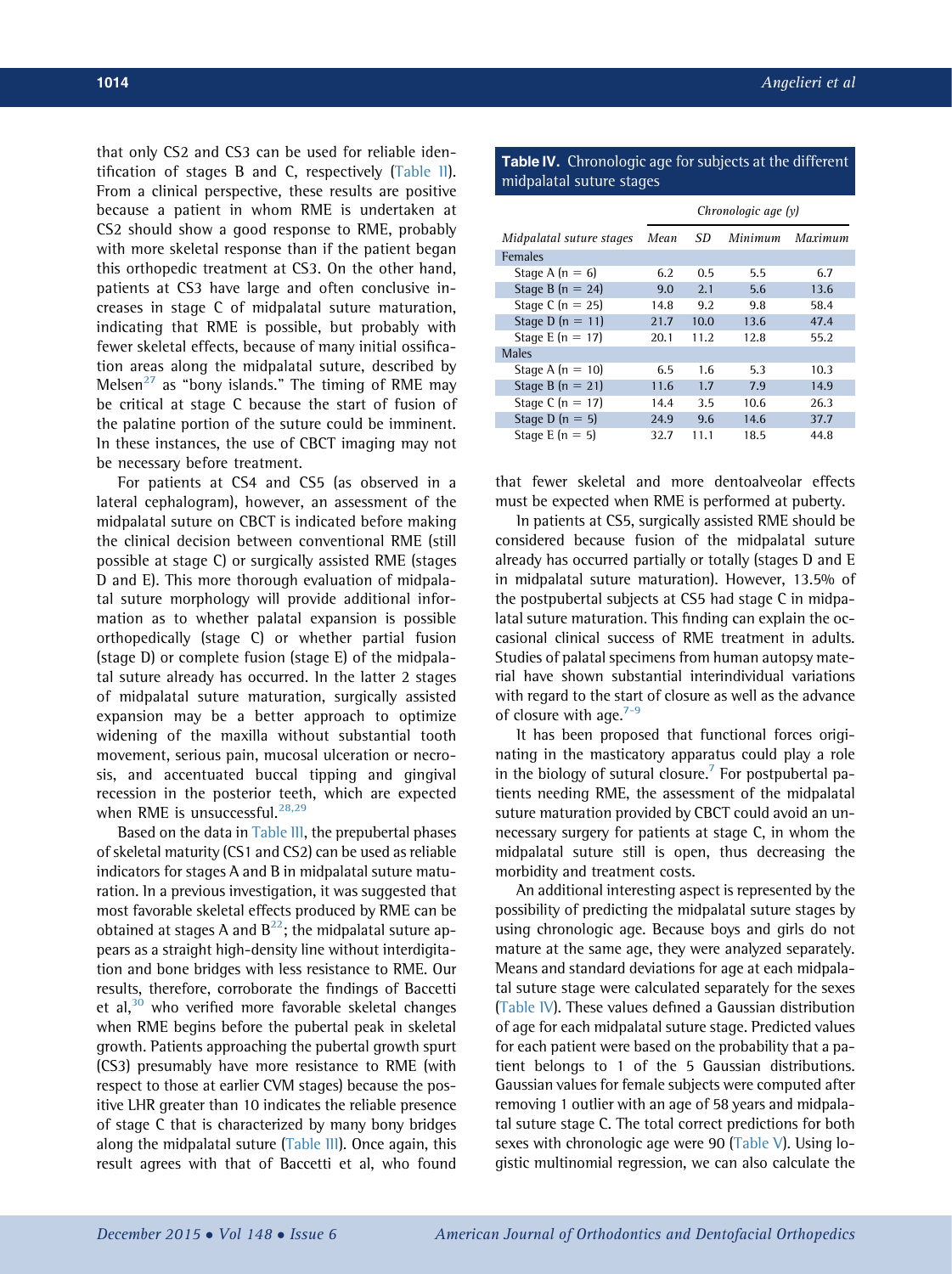<span id="page-5-0"></span>Table V. Predicted values for each patient were based on the probability that a patient belongs to each of the 5 Gaussian distributions of age for each midpalatal suture stage Actual MSMS value for male subjects  $(n = 58)$  $1$  2 3 4 5 Total Predicted by age (Gaussian)  $1$  and  $9$  3 3 3 3 4  $12$ 2  $1$  17  $8$  26 3 1 8 2 1 1 2 4 1  $2$  1  $4$  $5$  1 3 4 Total 10  $10$   $21$   $17$   $5$   $5$   $58$ Actual MSMS value for female subjects  $(n = 84)$ 1 2 3 4 5 Total Predicted by age (Gaussian)

|       |        |          |     | 20<br>zu |
|-------|--------|----------|-----|----------|
|       |        | 20<br>∠∪ | 1 C | 38       |
|       |        |          |     |          |
|       |        |          |     |          |
| Total | $\sim$ | $\cap$   | י ו | 84       |
|       |        |          |     |          |

Total correct (diagonal entries): 90.

MSMS, Midpalatal suture maturational stage.

Table VI. Predicted values for each patient were based on the probability that a patient belongs to each of the 5 Gaussian distributions of age for each midpalatal suture stage, predicted by the CVM method

|                                                                                                                                 | <b>Actual MSMS value</b> |                                                     |              |    |    |       |
|---------------------------------------------------------------------------------------------------------------------------------|--------------------------|-----------------------------------------------------|--------------|----|----|-------|
|                                                                                                                                 |                          | $\mathcal{L}$                                       |              | 4  | 5  | Total |
|                                                                                                                                 | 0                        | O                                                   | $\mathbf{0}$ | 0  |    |       |
| 2                                                                                                                               | 16                       | 41                                                  | 0            |    | O  | 57    |
| 3                                                                                                                               | 0                        | 4                                                   | 37           |    |    | 48    |
|                                                                                                                                 | O                        | $\Omega$                                            | O            | O  | O  |       |
| 5                                                                                                                               | 0                        | O                                                   | 5            | 13 | 19 | 37    |
| Total                                                                                                                           | 16                       | 45                                                  | 42           | 16 | 23 | 142   |
| $\mathcal{L}^{\text{max}}_{\text{max}}$ and $\mathcal{L}^{\text{max}}_{\text{max}}$ and $\mathcal{L}^{\text{max}}_{\text{max}}$ | <b>Service Contracts</b> | the contract of the contract of the contract of the |              |    |    |       |

Total correct (diagonal entries): 97.

MSMS, Midpalatal suture maturational stage.

number of correct predictions of the midpalatal suture stages with the CVM method as the predictor variable. The total correct predictions with the CVM method were 97 (Table VI). When using regression analysis, it appears that the CVM method and chronologic age were almost equally effective in predicting the midpalatal sutural stages, with the CVM method performing slightly better than chronologic age. When the CVM stage cannot be assessed for any reason, chronologic age may be a viable alternative to predict the maturation of the midpalatal suture.

### **CONCLUSIONS**

The diagnostic performance of the CVM method for the assessment of midpalatal suture maturation showed the following.

- 1. Prepubertal CVM stages (CS1 and CS2) can be used as reliable indicators for the midpalatal maturational stages A and B.
- 2. CS3 in CVM indicates reliably stage C in maturation of the midpalatal suture.
- 3. CS5 in CVM indicates that fusion of the midpalatal suture already has occurred partially or totally (stages D and E in midpalatal suture maturation). However, for postpubertal patients (CS4 and CS5), an individual assessment of the midpalatal suture with CBCT should be undertaken, since 13.5% of patients at CS5 presumably could be treated with conventional RME.
- 4. When the CVM stage cannot be assessed, chronologic age may be a viable alternative to predict some midpalatal suture stages (particularly the early stages).

# ACKNOWLEDGMENTS

We thank Michele Nieri for his valuable contribution in the statistical analysis.